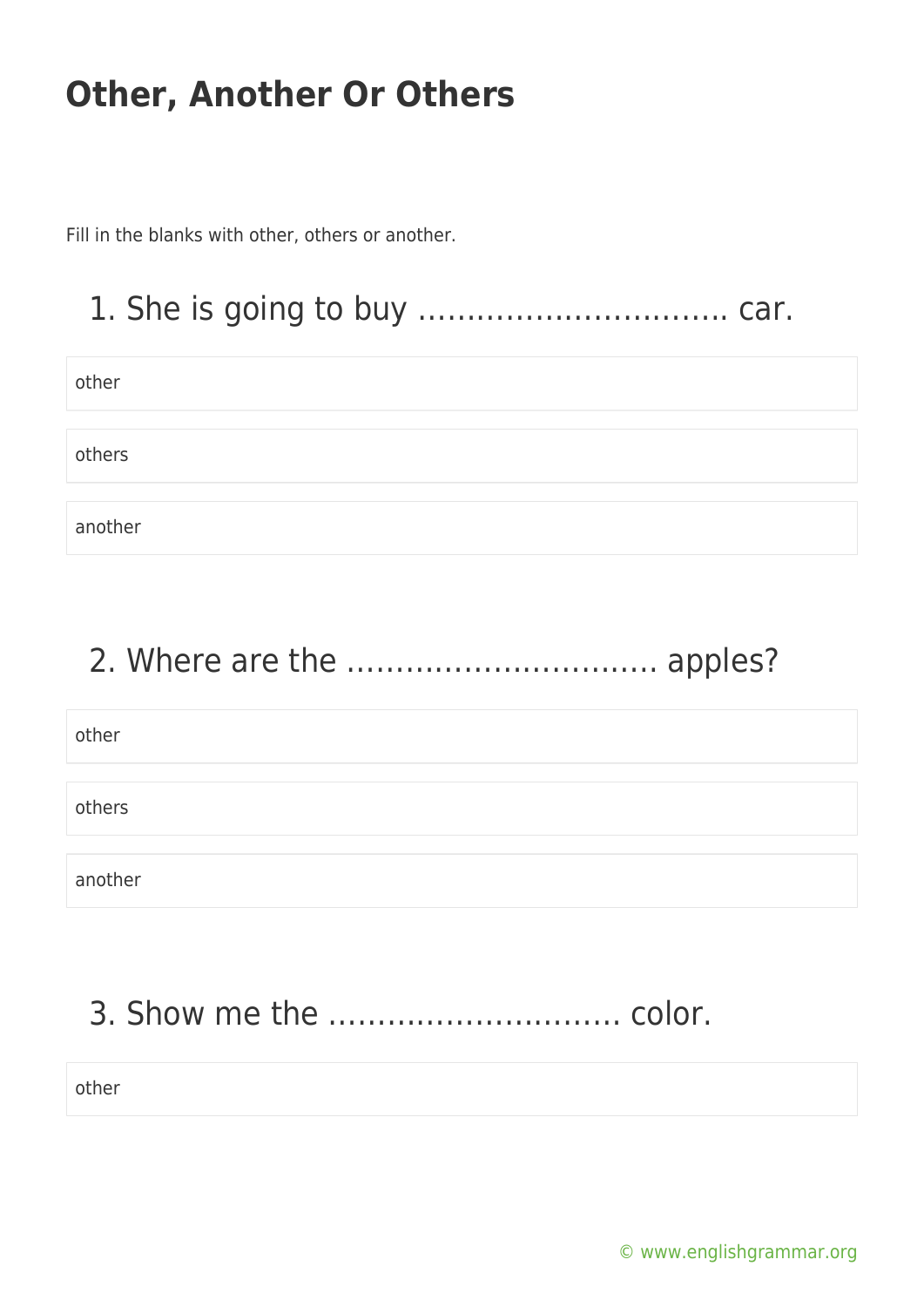others another

#### 4. Would you like ………………………….. cup of coffee?

| another |  |
|---------|--|
|         |  |
| other   |  |
|         |  |
| others  |  |

### 5. The four brothers love one

……………………………..

other

others

another

[© www.englishgrammar.org](https://www.englishgrammar.org/)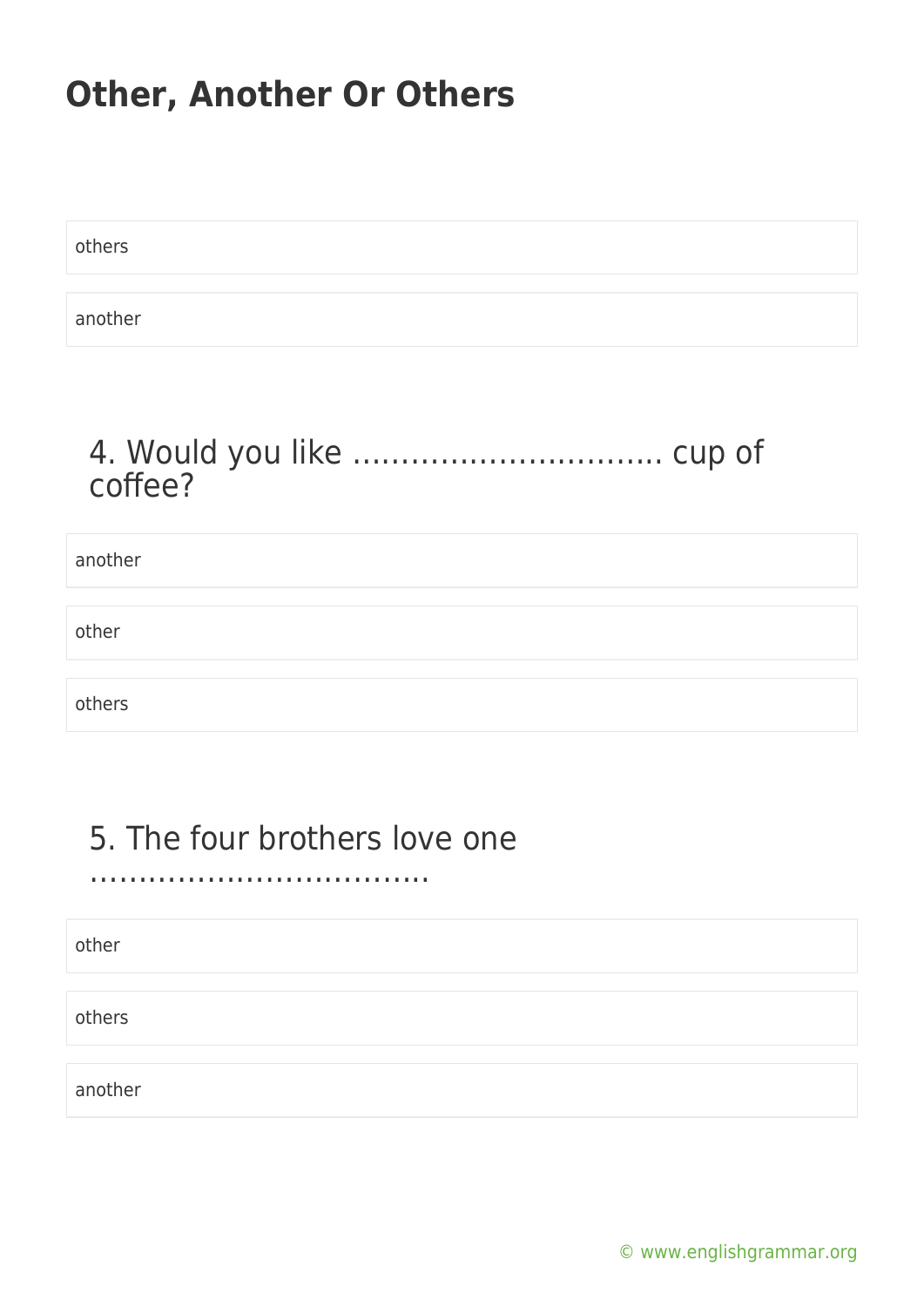#### 6. The two sisters love each ………………………………

| other   |  |  |  |
|---------|--|--|--|
|         |  |  |  |
| others  |  |  |  |
|         |  |  |  |
| anpther |  |  |  |

#### 7. We always think that ………………………… people's lives are more exciting than ours.

other others another

### 8. Some guests have arrived. Where are the ……………………………..?

other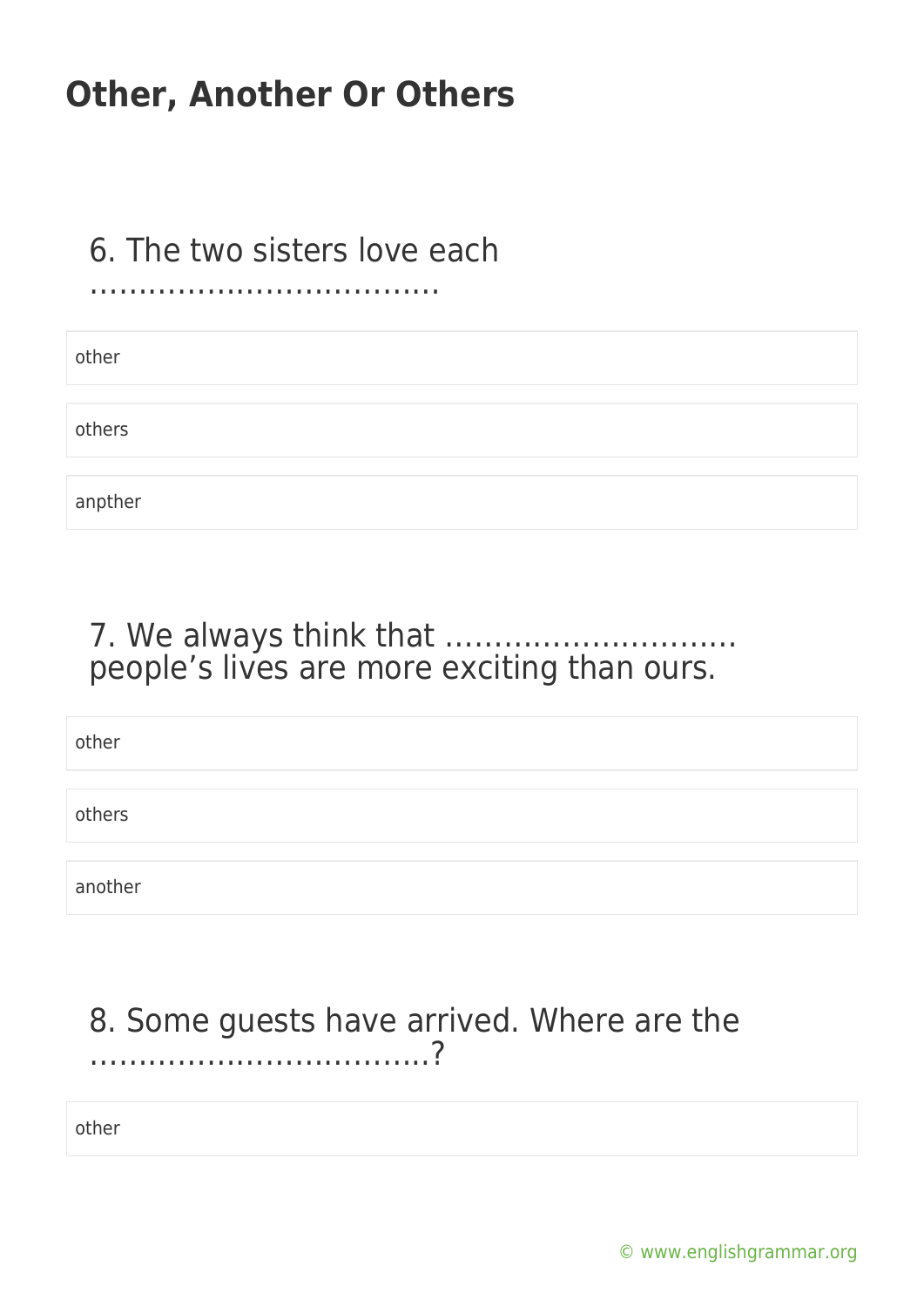| others  |  |
|---------|--|
|         |  |
| another |  |

### 9. You will not get ……………………………. chance.

other

others

another

#### 10. Do you have any ………………………….. flavors?

other another others

[© www.englishgrammar.org](https://www.englishgrammar.org/)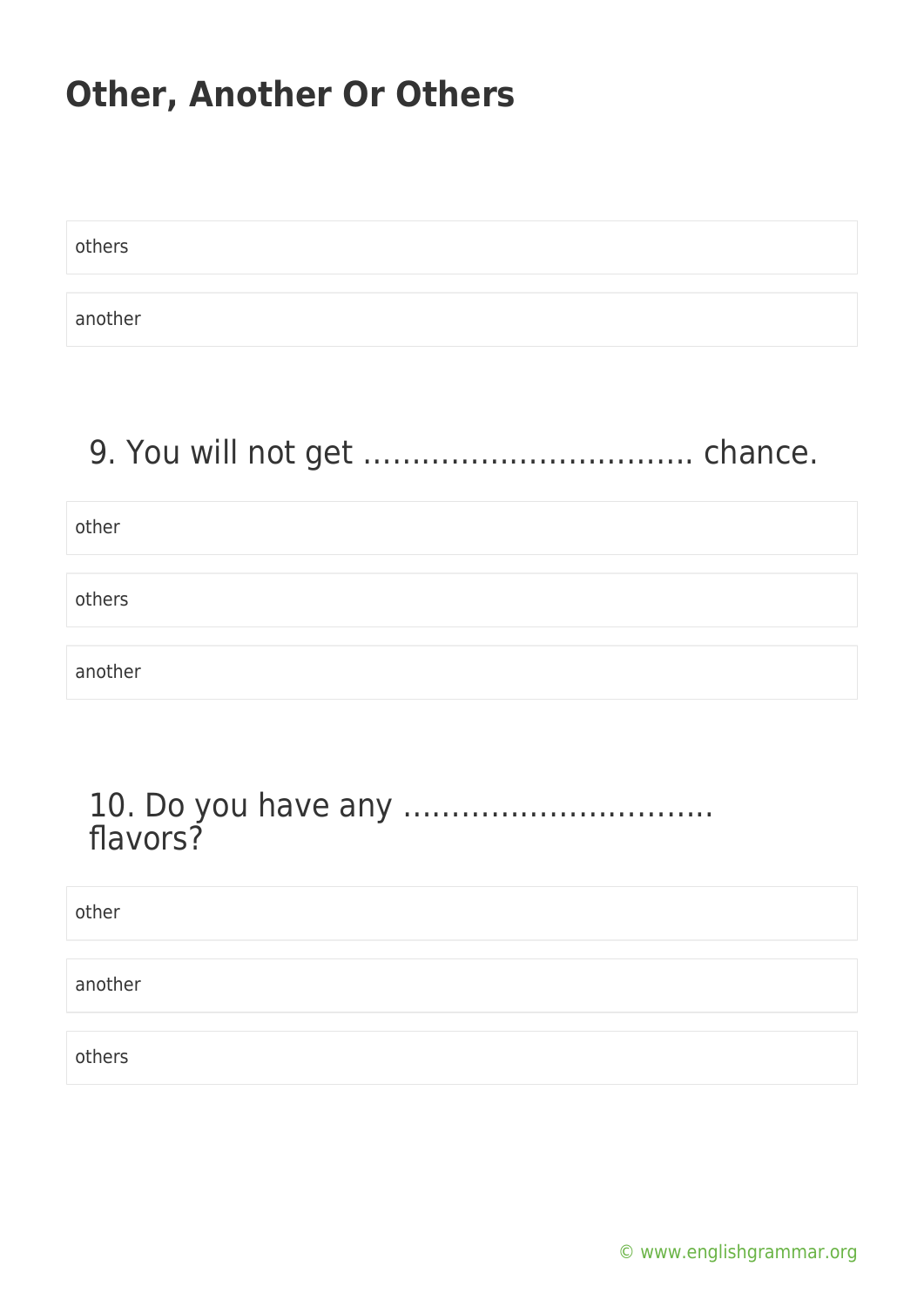11. I call my mother every …………………………….. day.

| other   |  |
|---------|--|
|         |  |
| others  |  |
|         |  |
| another |  |

#### 12. I don't like this. I will take the ………………………………. one.

other

others

another

#### Answers

She is going to buy another car. Where are the other apples? Show me the other color.